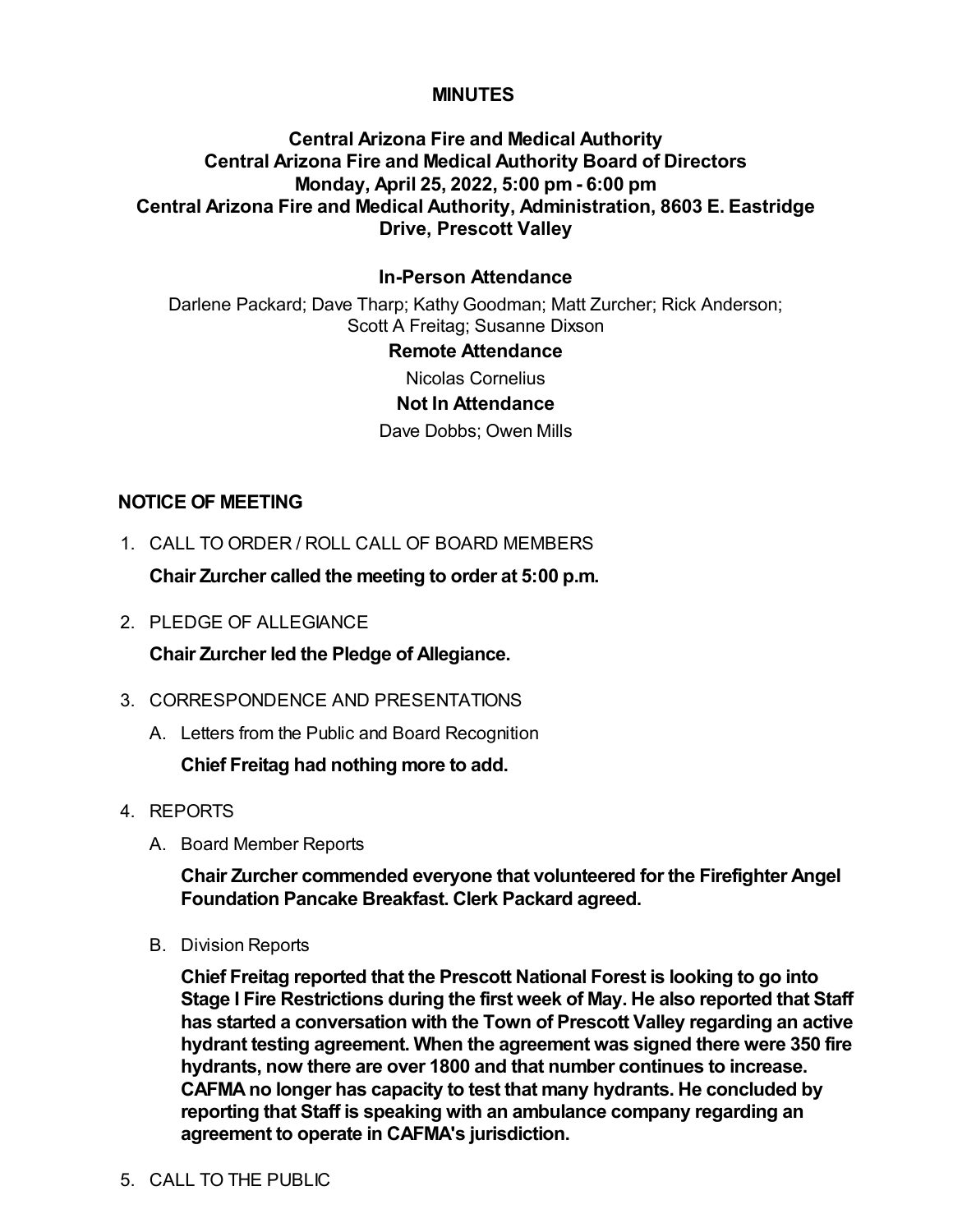**Chair Zurcher opened the floor to those in attendance; there were no public comments.**

- 6. CONSENT AGENDA
	- A. Approve Regular Session Minutes March 28, 2022
	- B. Approve General Fund Financial Statements
	- C. Approve Fire Protection Agreements: Mila, Jones, and Blackmore
	- D. Approve Policy Amendments: 121 Policy Committee, 402 Compensation, and 710 Employee Use of Technology

## **Motion to approve the Consent Agenda.**

Move: Rick Anderson Second: Darlene Packard Status: Passed

Yes: Darlene Packard, Matt Zurcher, Rick Anderson

7. VOTE TO GO INTO EXECUTIVE SESSION

**Attorney Cornelius briefly explained that he has been in touch with Mr. Johnson of the Radio Guy, LLC. regarding the documents, and Mr. Johnson has relayed that he will send a response tomorrow, April 26, 2022.**

### **Motion to go into Executive Session at 5:04 p.m.**

Move: Darlene Packard Second: Rick Anderson Status: Passed

Yes: Darlene Packard, Matt Zurcher, Rick Anderson

- A. Legal Advice Pursuant to A.R.S. §38-431.03(A)(4) Regarding The Radio Guy LLC and SpeedConnect Sublease Agreements
- 8. OLD BUSINESS
	- A. Discussion and Possible Action Regarding the Radio Guy LLC and SpeedConnect Sublease Agreements

**Reconvened into Public Session at 5:19 p.m.**

**Chair Zurcher gave direction that if Attorney Cornelius has not heard from The Radio Guy by April 30, 2022, then he is to inform The Radio Guy that they are required to remove their equipment from the Glassford Hill site by May 31, 2022, or the Agency will remove it.**

- 9. NEW BUSINESS
	- A. Discussion and Possible Action for APS Utility Billing \$13,445.37 of Unbudgeted Expense to be Paid Using Contingency Funds or a 4-Year Repayment Schedule

**Chief Tharp advised the Board that the Agency had a visit from an APS representative who was going to shut off electricity to Suite B because he reported that no one had paid for electricity for over five years. Staff did some research in order to find out how this could have happened, as APS had not collected electricity payments since 2012 or 2013, prior to CAFMA purchasing**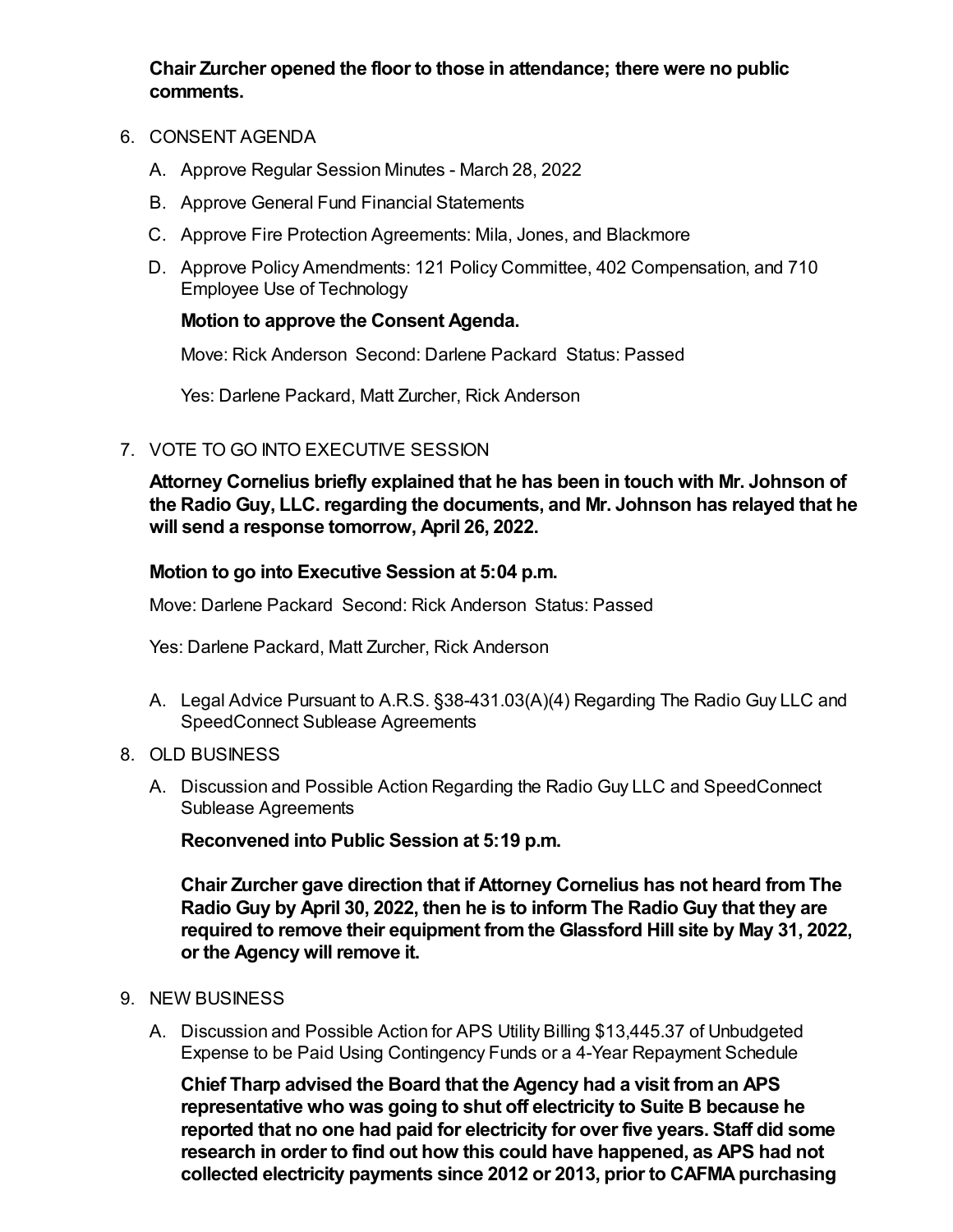**the property, and Staff has documentation requesting that the electric be switched into CAFMA's name. Originally, APS requested \$23,000, but after APS acknowledged that some of the fault is theirs, they agreed to \$13,445.37 and are considering charging only \$10,000 in liability. APS offered a payment plan to spread out the payments over four years without interest; however, he recommended paying the final amount out of contingency in order to bring the account current and save on Staff time.** 

## **Motion to approve the use of unbudgeted funds in the amount of up to \$13,445.37 to be paid for the APS Utility billing mistake.**

Move: Darlene Packard Second: Rick Anderson Status: Passed

Yes: Darlene Packard, Matt Zurcher, Rick Anderson

B. Discussion and Direction to Staff Regarding the Budget Process and Draft Budget Update

**Chief Tharp reported that, after discussion with the two District Boards, he has clear direction as to what to present at the May meeting.** 

**Clerk Packard clarified which options each Board chose. Chief Tharp confirmed that the Chino Valley Board was comfortable looking at budgets that included up to a 3-cent tax rate increase, and the Central Yavapai Board requested budgets that included up to a 5.6-cent increase.**

**Chief Freitag stated that if you look at a maximum 3-cent increase, then the Agency will divide the COLA over two years at 1.5% per year. His concern is that the budget looked great pretty far into the current year, and then things changed suddenly. He shared that he would hate to see something come up next year that would cause a removal of the COLA and a broken promise to membership.** 

**Clerk Packard asserted that she would like to keep that promise.**

## 10. ADJOURNMENT

## **Motion to adjourn at 5:29 p.m.**

Move: Darlene Packard Second: Rick Anderson Status: Passed

Yes: Darlene Packard, Matt Zurcher, Rick Anderson

**Signature indicating approval on next page.**